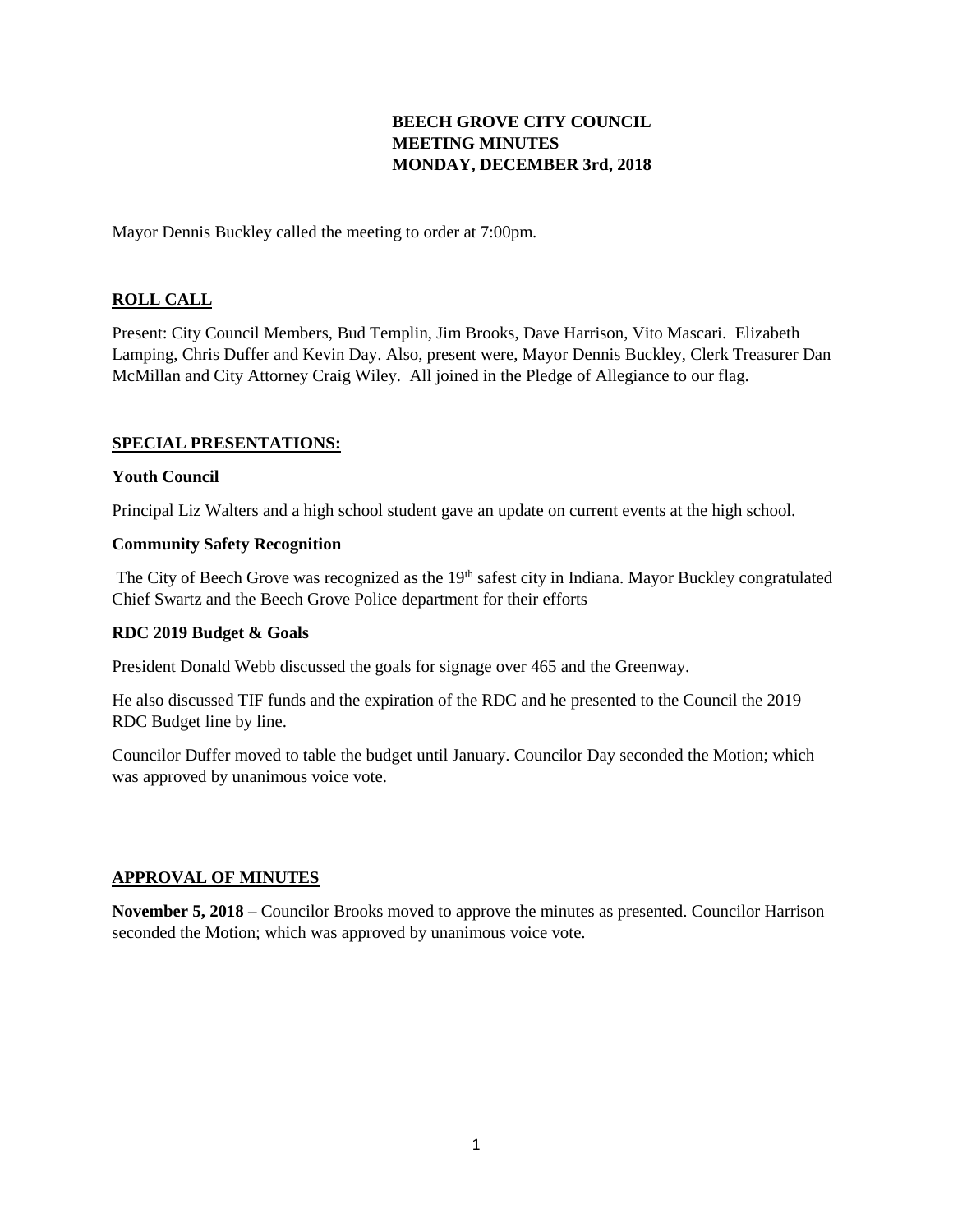#### **PUBLIC COMMENTS**

Susie McMillan- spoke to concerns relating to the financial future of the City of Beech Grove and the fact that the City Council approved a salary ordinance that is not funded in the budget.

Dave Grenoble- spoke to Resolution No. 8, 2018 regarding the possible sale of the utility business and the revenue that would have to be replaced to fund the city as the city receives a PILOT and a ROI payment.

Former Mayor Wiley- spoke to his support of the sale of the sewer and his support to build new public safety facilities. He also included historical facts from his years of serving the City of Beech Grove both as a former Police Chief and Mayor.

# **COMMITTEE REPORTS**

**ABC –** none

**Green Scape Commission –** in the Packet

**Compliance Division** – in the Packet

**Public Safety** – in the packet

**[Financial Report](http://www.beechgrove.com/uploads/1/0/1/2/10129925/december_2018_financial_report.pdf)** – presented by Clerk Treasurer Dan McMillan

Beech Grove City Council Dennis Buckley, Mayor Craig Wiley, City Attorney

We once again did not apply for a tax anticipation warrant for 2019. A TAW is a short term fix for a long term problem.

In October we made a lease/purchase payment on the skidsteer in the amount of \$7,892.73.

In November there weren't any payments due.

In December we have a lease/purchase payment due on the senior bus in the amount of \$5,630.98 and we also have a 2015A Revenue Bond payment due in the amount of \$34,478.15

Stormwater Fund Balance - \$227, 004.78

General Fund Balance as of November 30, 2018 - \$50, 001.16

I have applied for a loan in the amount of \$260,000.00 using the HELP Indiana program through the Bond Bank for air packs for the fire department. The total for the air packs is approximately \$310,000.00 and the city will put a down payment of \$50,000.00 toward that; which was budgeted for in 2018.

In early November we completed an audit with the State Board of Accounts for the years 2014, 2015, 2016, and 2017. It began in October and was expected to last until the end of the year, however with the information provided quickly and efficiently they were able to complete that in a much shorter time frame. Because the audit was completed in a shorter time frame the cost will be less than the \$14,500.00, they originally quoted us. The results will be released in January.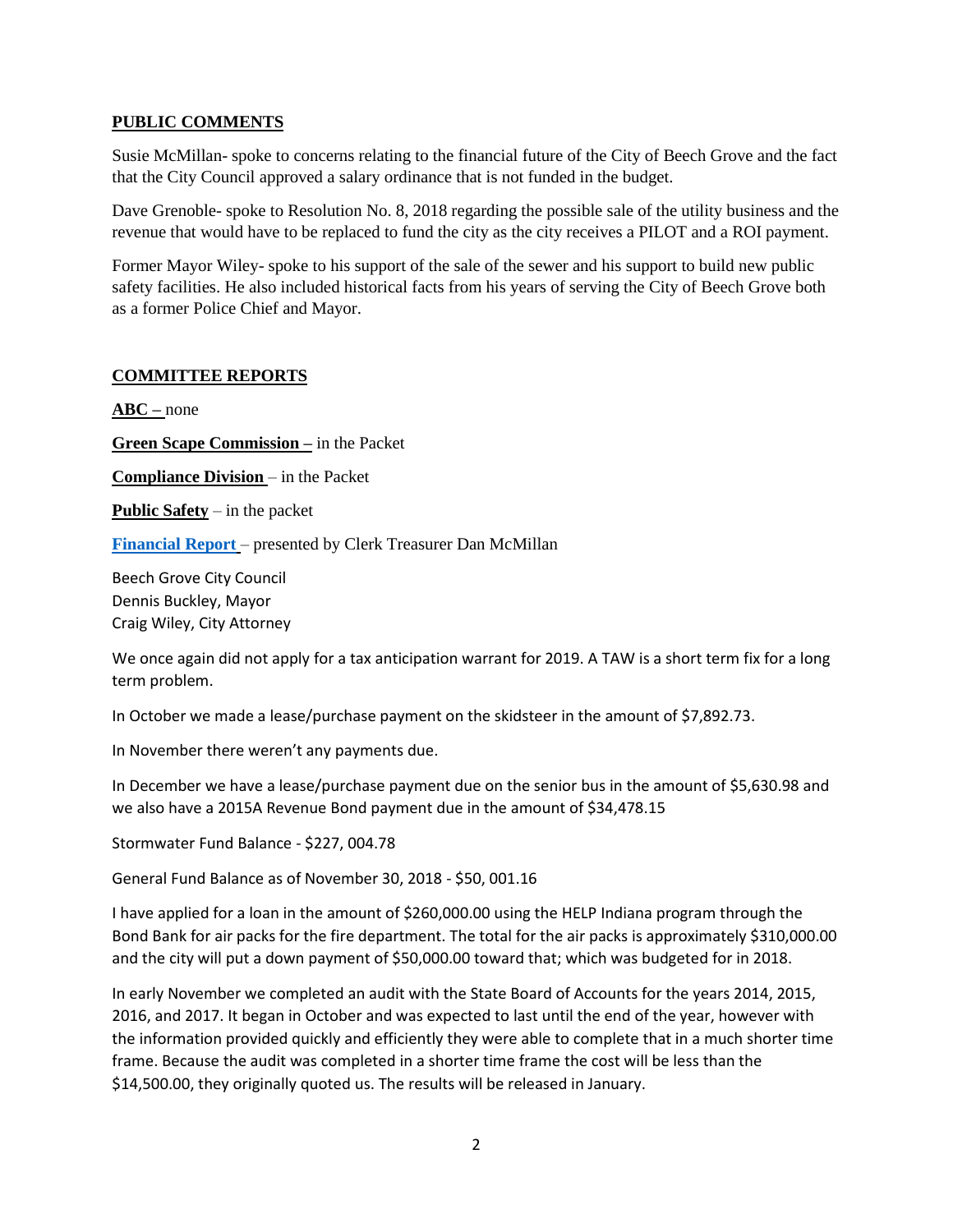I continue to warn the Board of Works, Council and Mayor against overspending and over hiring what the budget will support. I have stated over and over again, this is dangerous waters you are trading on.

I have included the balance for the general fund; which is \$50,001.16. You will see that fund roll over into the negative for a time in December until tax money arrives. It will be worse next year because you have approved a salary ordinance that is not funded, I just want to make sure you all understand this, so for my last year I will reiterate this. It reminds me of the first year I was in office and so concerned about enough money to get through that year.

Thanks to the website volunteers who continue to keep it updated at no cost to the taxpayers. Financial Reports, Debt Service, Bank Balances and more can be found on the City Website at [www.beechgrove.com.](file:///C:/Users/dan/Documents/www.beechgrove.com)

The bank balances are listed below:

| <b>City Corporation</b>                               | \$3,154,351,88 |
|-------------------------------------------------------|----------------|
| Utilities                                             | \$511,091.29   |
| Criminal Investigation<br>Fund (CIF                   | \$153,577.00   |
| <b>RDC</b> General                                    | \$399,877.80   |
| RDC Debt Service (DSR)                                | \$240,000.00   |
| 2004 SRF Debt Service<br>(DSR)                        | \$138,980.95   |
| 2015A Refunding Bond<br>Debt Service Reserve<br>(DSR) | \$69,088.27    |

As always, if you have any questions my door is always open. Thank you.

Respectfully Submitted,

Dan McMillan, Clerk Treasurer City of Beech Grove

### **OLD BUSINESS**

**[General Ordinance No.17, 2018](http://www.beechgrove.com/uploads/1/0/1/2/10129925/general_ordinance_no.172018.pdf)**

…*amends Chapter 77 of the Code of ordinances for the City of Beech Grove Concerning Through Streets and Stop Streets*

Clerk-Treasurer McMillan read the ordinance into the record.

Councilor Lamping moved to approve the ordinance. Councilor Brooks seconded the Motion; which was approved by unanimous voice vote. General Ordinance was approved on Second Reading.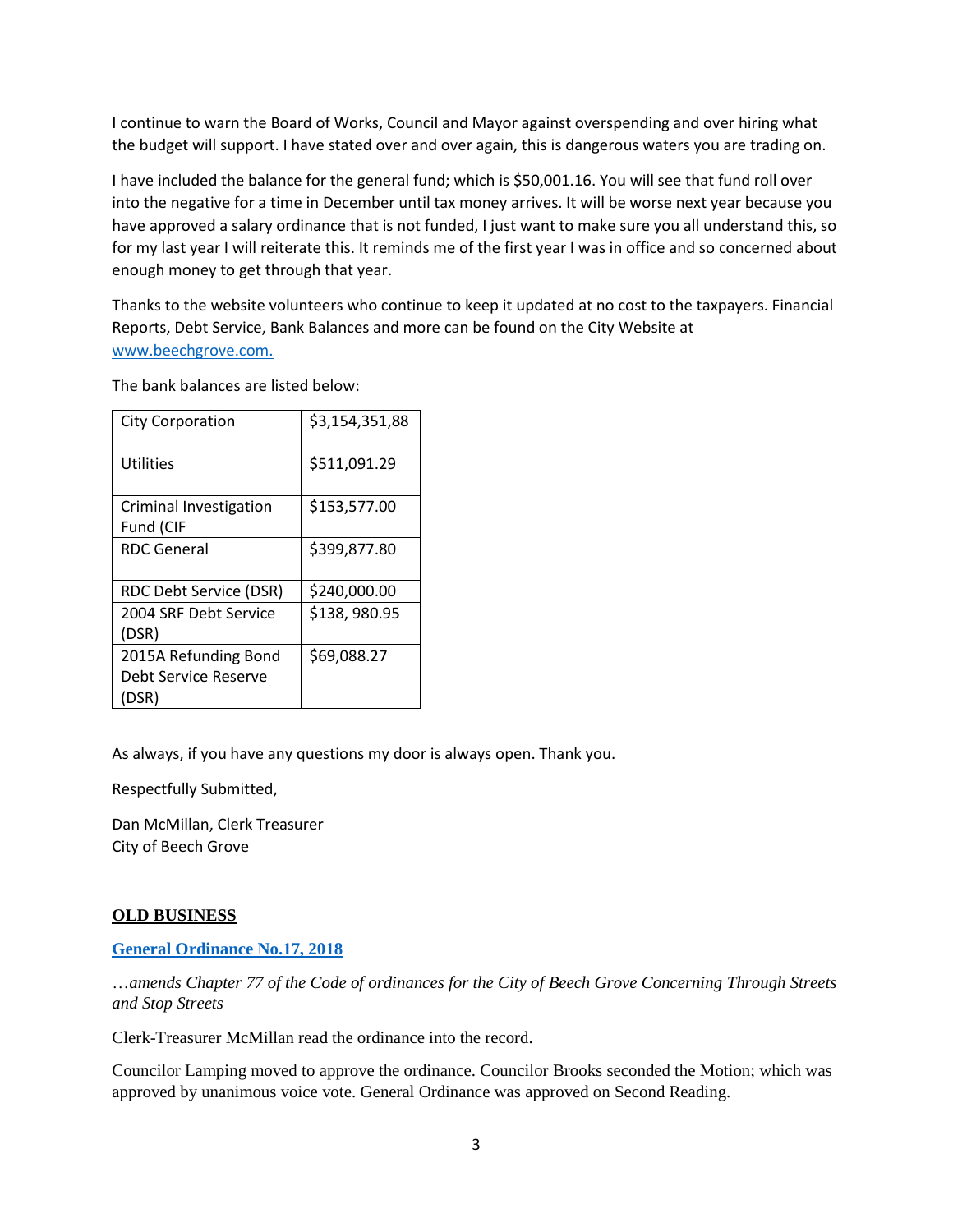### **NEW BUSINESS**

#### **[Resolution No.8, 2018](http://www.beechgrove.com/uploads/1/0/1/2/10129925/resolution_no.8_2018.pdf)**

... *A Resolution Allowing the Administration to Seek Quotes for the Sale of the Utility and to Determine the Interest of Buyers*

Councilor Lamping moved to approve the Resolution. Councilor Day seconded the Motion; which was approved by unanimous voice vote. Resolution No. 8, 2018 was approved.

### **COUNCIL COMMENTS**

**Councilor Templin:** Thanked everyone for coming and all who spoke. A special acknowledgment to former Mayor Wiley for coming and speaking this evening. It is always an honor.

**Councilor Brooks:** Thanked everyone for coming and have a great Christmas. Remember the reason for the season.

**Councilor Harrison:** Thank you to all that attended the meeting. If you can check out the high school basketball team, they're pretty good. Coach English has been to a couple of the games. The kids play their hearts out and they haven't lost. They have a game Friday and Saturday. Saturday is at home.

**Councilor Mascari**: Thanks for coming out. Merry Christmas and Happy Hanukah.

**Councilor Lamping:** Thank you to all who came this evening. Thank you, Mayor Wiley, for your inspiration. We always appreciate you. She wished everyone a peaceful holiday season, God Bless.

**Councilor Duffer**: Thanks to the people who spoke, especially Mayor Wiley. It was a very interesting story and I appreciate it. He wished everyone a Merry Christmas and a Happy New Year.

**Councilor Day**: Thanked everyone for coming and wished everyone a Merry Christmas and a Happy New Year.

#### **Mayor Buckley**

In your packet is a copy of a letter from the Amtrak Chairman concerning the Beech Grove facility.

The city has received a grant from INDOT for a small project on South  $4<sup>th</sup>$ .

The city has reapplied for the Indiana Clean Community Challenge.

A copy of the amended salary ordinance is in your packet.

A copy of General Ordinance No. 13, 2018 is in you packet.

Clerk-Treasurer McMillan stated the salary ordinance is not budgeted. Discussion with the Council, the Mayor and the Police Department took place.